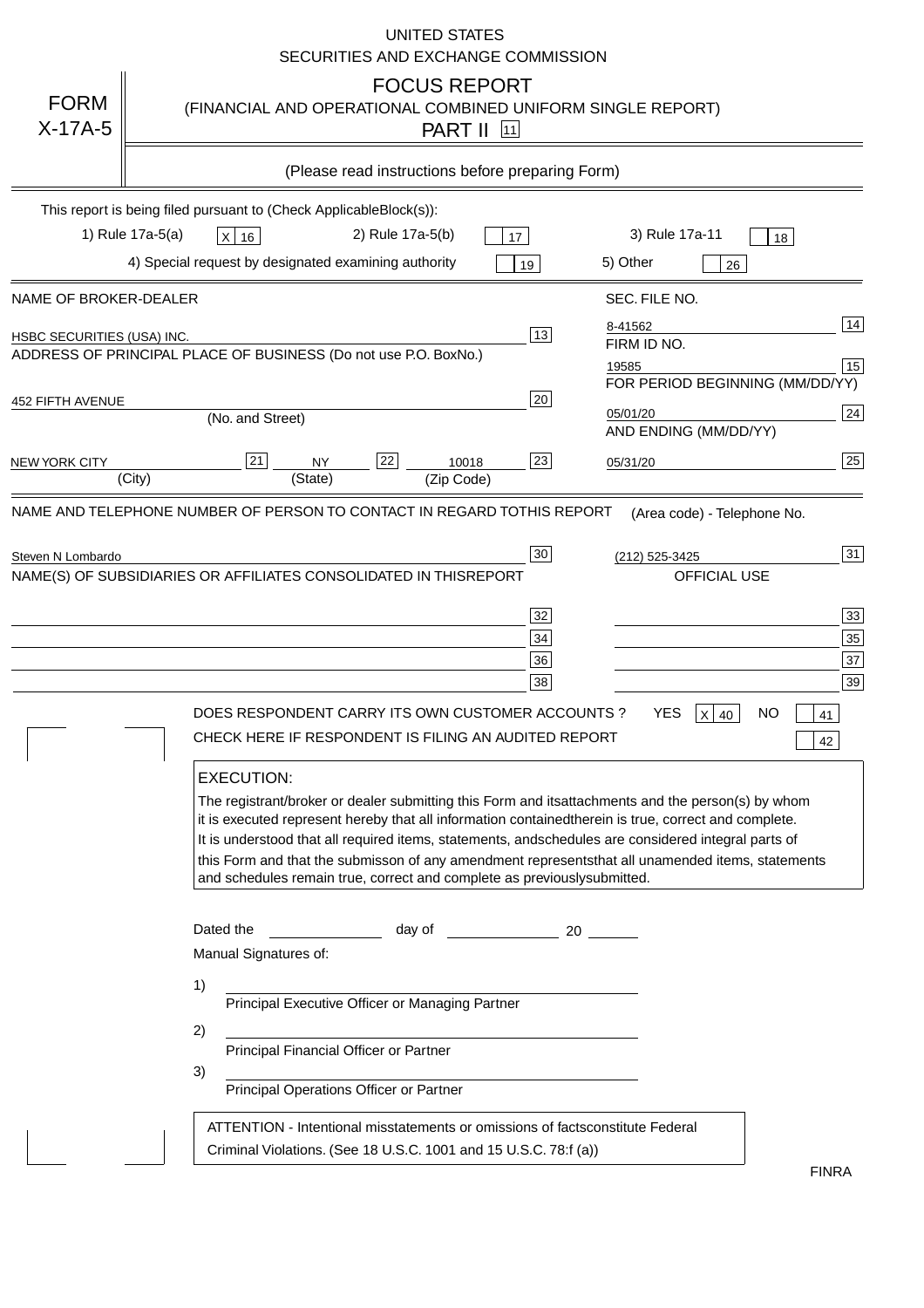### BROKER OR DEALER

HSBC SECURITIES (USA) INC.

05/31/20

as of

# STATEMENT OF SEGREGATION REQUIREMENTS AND FUNDS IN SEGREGATION FOR CUSTOMERS TRADING ON U.S. COMMODITY EXCHANGES

| SEGREGATION REQUIREMENTS (Section 4d(2) of the CEAct)                                          |               |                         |
|------------------------------------------------------------------------------------------------|---------------|-------------------------|
| 1. Net ledger balance                                                                          |               |                         |
| A. Cash                                                                                        | \$            | 2,905,409,816 7010      |
| B. Securities (at market)                                                                      |               | 1,854,987,402 7020      |
| 2. Net unrealized profit (loss) in open futures contracts<br>traded on a contract market       |               | 7030<br>(392, 154, 542) |
| 3. Exchange traded options                                                                     |               |                         |
| A. Add market value of open option contracts purchased on a<br>contract market                 |               | 497,841,026 7032        |
| B. Deduct market value of open option contracts granted (sold)<br>on a contract market         |               | 124,711,634) 7033       |
| 4. Net equity (deficit) (add lines 1, 2, and 3)                                                |               | 4,741,372,068 7040      |
| 5. Accounts liquidating to a deficit and accounts with debit<br>balances                       |               |                         |
| - gross amount<br>694,189                                                                      | 7045          |                         |
| Less: amount offset by customer owned securities                                               | 694,189) 7047 | 0 7050                  |
| 6. Amount required to be segregated (add lines 4 and 5)                                        | \$            | 4,741,372,068 7060      |
| FUNDS IN SEGREGATED ACCOUNTS                                                                   |               |                         |
| 7. Deposited in segregated funds bank accounts                                                 |               |                         |
| A. Cash                                                                                        |               | 1,139,689,849 7070      |
| B. Securities representing investments of customers' funds<br>(at market)                      |               | 7080<br>$\mathbf{0}$    |
| C. Securities held for particular customers or option customers<br>in lieu of cash (at market) |               | 7090<br>169,519,175     |
| 8. Margins on deposit with derivatives clearing organizations<br>of contract markets           |               |                         |
| A. Cash                                                                                        | \$            | 1,440,719,215 7100      |
| B. Securities representing investments of customers' funds<br>(at market)                      |               | 99,968,613 7110         |
| C. Securities held for particular customers or option customers<br>in lieu of cash (at market) |               | 1,139,205,533 7120      |
| 9. Net settlement from (to) derivatives clearing organizations<br>of contract markets          |               | 39,585,569 7130         |
| 10. Exchange traded options                                                                    |               |                         |
| A. Value of open long option contracts                                                         |               | 497,841,026 7132        |
| B. Value of open short option contracts                                                        |               | 124,711,634 7133        |
| 11. Net equities with other FCMs                                                               |               |                         |
| A. Net liquidating equity                                                                      |               | $(53, 455)$ 7140        |
| B. Securities representing investments of customers' funds<br>(at market)                      |               | 7160                    |
| C. Securities held for particular customers or option customers<br>in lieu of cash (at market) |               | 26,343,750 7170         |
| 12. Segregated funds on hand (describe:                                                        |               | 519,918,944 7150        |
| 13. Total amount in segregation (add lines 7 through 12)                                       |               | 4,948,026,585 7180      |
| 14. Excess (deficiency) funds in segregation (subtract line 6<br>from line 13)                 | \$            | 206,654,517 7190        |
| 15. Management Target Amount for Excess funds in segregation                                   | S             | 186,000,000 7194        |
| 16. Excess (deficiency) funds in segregation over (under) Management Target Amount Excess      | \$            | 20,654,517 7198         |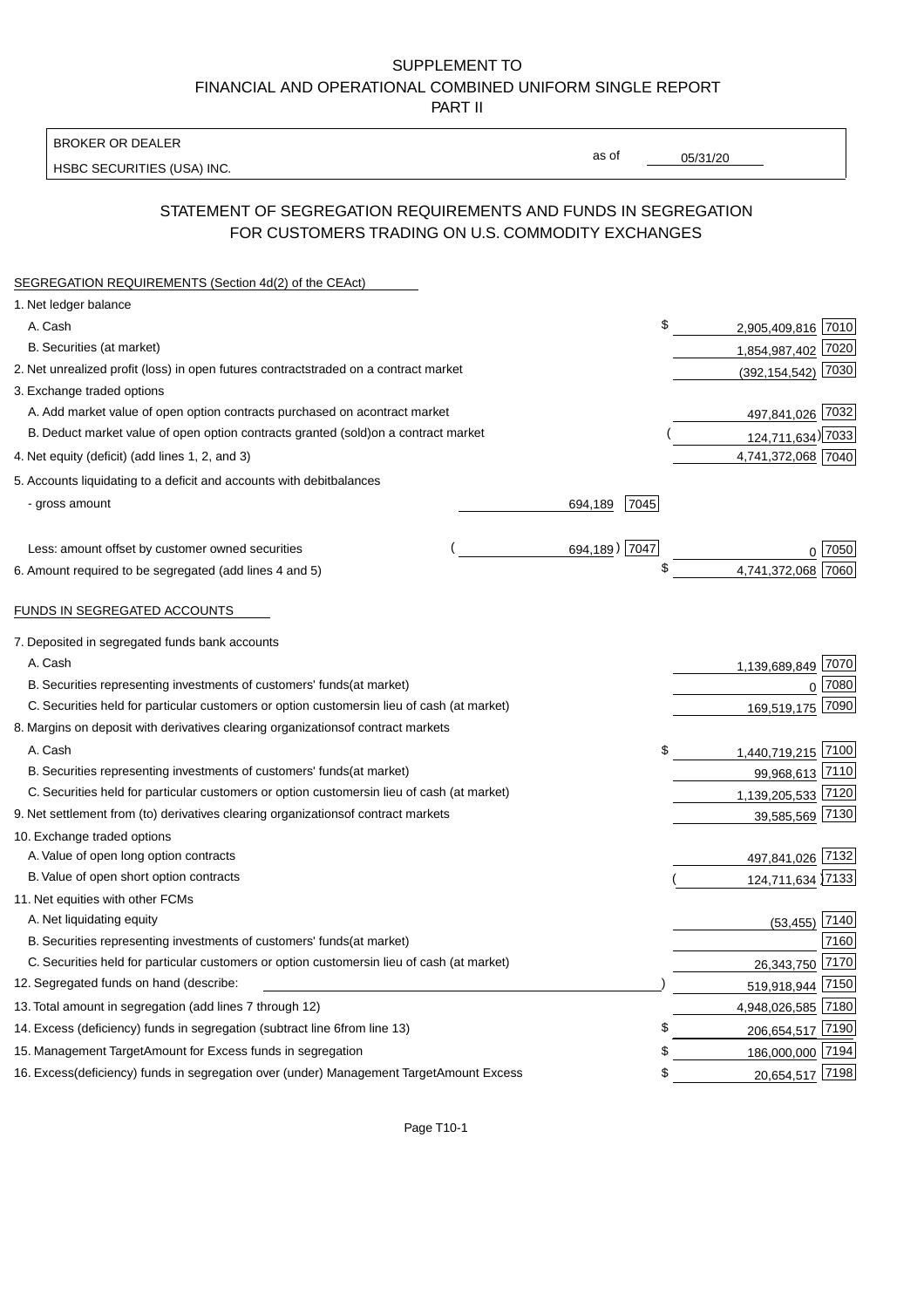PART II

|                                                                | .  |                                        |          |      |
|----------------------------------------------------------------|----|----------------------------------------|----------|------|
| <b>BROKER OR DEALER</b>                                        |    | as of                                  |          |      |
| HSBC SECURITIES (USA) INC.                                     |    |                                        | 05/31/20 |      |
| STATEMENT OF SEGREGATION REQUIREMENTS AND FUNDS IN SEGREGATION |    | FOR CUSTOMERS' DEALER OPTIONS ACCOUNTS |          |      |
| 1. Amount required to be segregated in accordance              |    |                                        |          |      |
| with Commission regulation 32.6                                |    | \$                                     |          | 7200 |
| 2. Funds in segregated accounts                                |    |                                        |          |      |
| A. Cash                                                        | \$ | 7210                                   |          |      |
| B. Securities (at market)                                      |    | 7220                                   |          |      |
| C. Total                                                       |    |                                        |          | 7230 |
| 3. Excess (deficiency) funds in segregation                    |    |                                        |          |      |
| (subtract line 2.C from line 1)                                |    |                                        |          | 7240 |
|                                                                |    |                                        |          |      |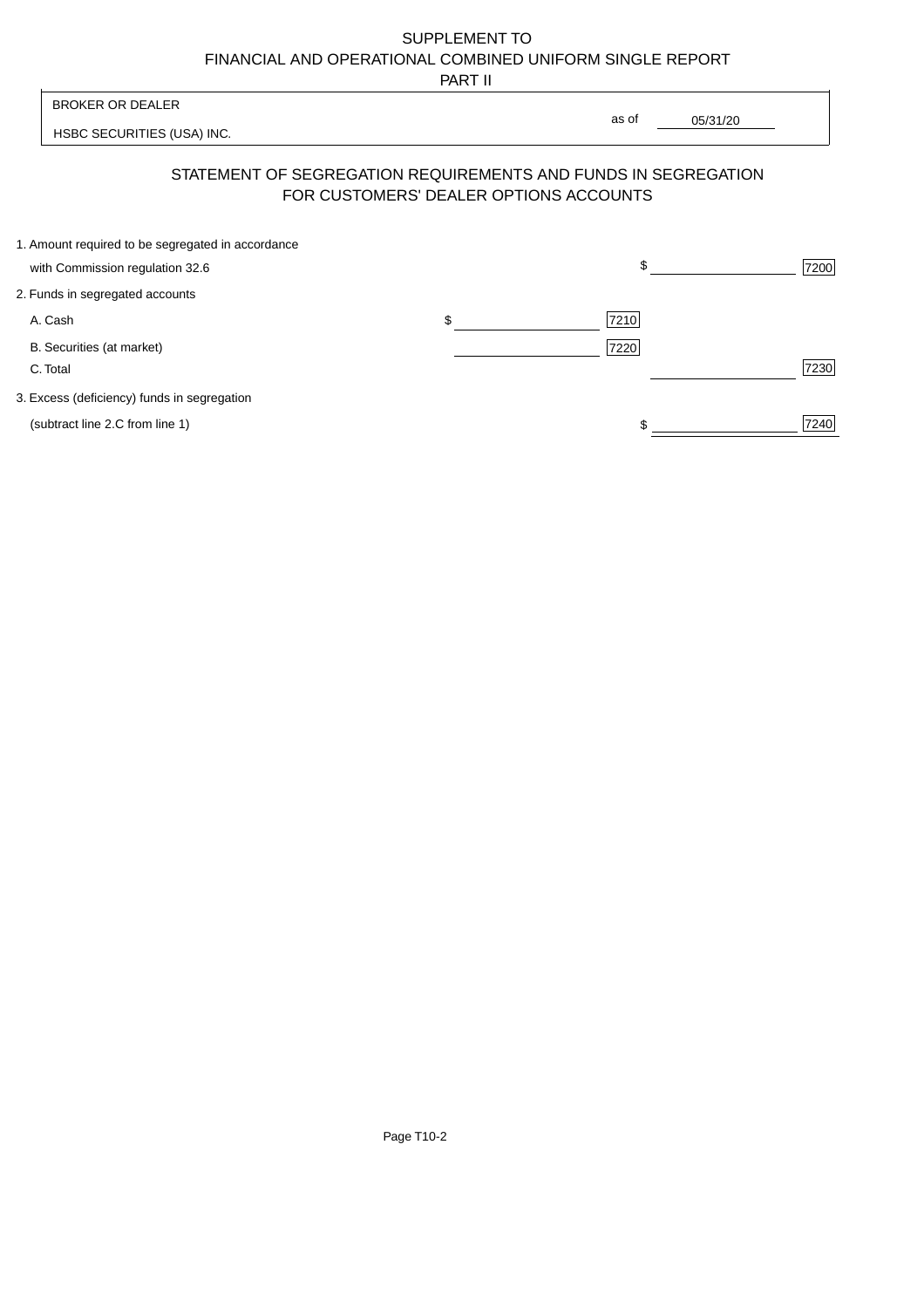PART II

| <b>BROKER OR DEALER</b>    |       |          |
|----------------------------|-------|----------|
|                            | as of | 05/31/20 |
| HSBC SECURITIES (USA) INC. |       |          |

## STATEMENT OF SECURED AMOUNTS AND FUNDS HELD IN SEPARATE ACCOUNTS PURSUANT TO COMMISSION REGULATION 30.7

#### FOREIGN FUTURES AND FOREIGN OPTIONS SECURED AMOUNTS

| Amount required to be set aside pursuant to law, rule or regulation of a foreign government<br>or a rule of a self-regulatory organization authorized<br>thereunder                          |                                   |                                  | \$ | 0                        | 7305          |
|----------------------------------------------------------------------------------------------------------------------------------------------------------------------------------------------|-----------------------------------|----------------------------------|----|--------------------------|---------------|
| 1. Net ledger balance - Foreign Futures and Foreign Option Trading - All Customers<br>A. Cash<br><b>B.</b> Securities<br>(at market)                                                         |                                   |                                  | \$ | 84,621,511<br>11,318,438 | 7315<br> 7317 |
| 2. Net unrealized profit (loss) in open futures contracts traded on a foreign                                                                                                                | board of trade                    |                                  |    | 46,416,966 7325          |               |
| 3. Exchange traded options<br>A. Market value of open option contracts purchased on a foreign board of trade<br>B. Market value of open contracts granted (sold) on a foreign board of trade |                                   |                                  |    | 0                        | 7335<br>7337  |
| (add lines 1.2. and 3.)<br>4. Net equity (deficit)                                                                                                                                           |                                   |                                  | S  | 142,356,915 7345         |               |
| 5. Accounts liquidating to a deficit and accounts with<br>debit balances - gross<br>amount<br>Less: amount offset by customer owned securities                                               |                                   | 7351<br>650,765<br>650,606) 7352 |    | 159                      | 7354          |
| 6. Amount required to be set aside as the secured amount - Net Liquidating                                                                                                                   | Equity Method (add lines 4 and 5) |                                  | \$ | 142,357,074              | 7355          |
| 7. Greater of amount required to be set aside pursuant to foreign jurisdiction (above) or                                                                                                    | line 6.                           |                                  | \$ | 142,357,074              | 7360          |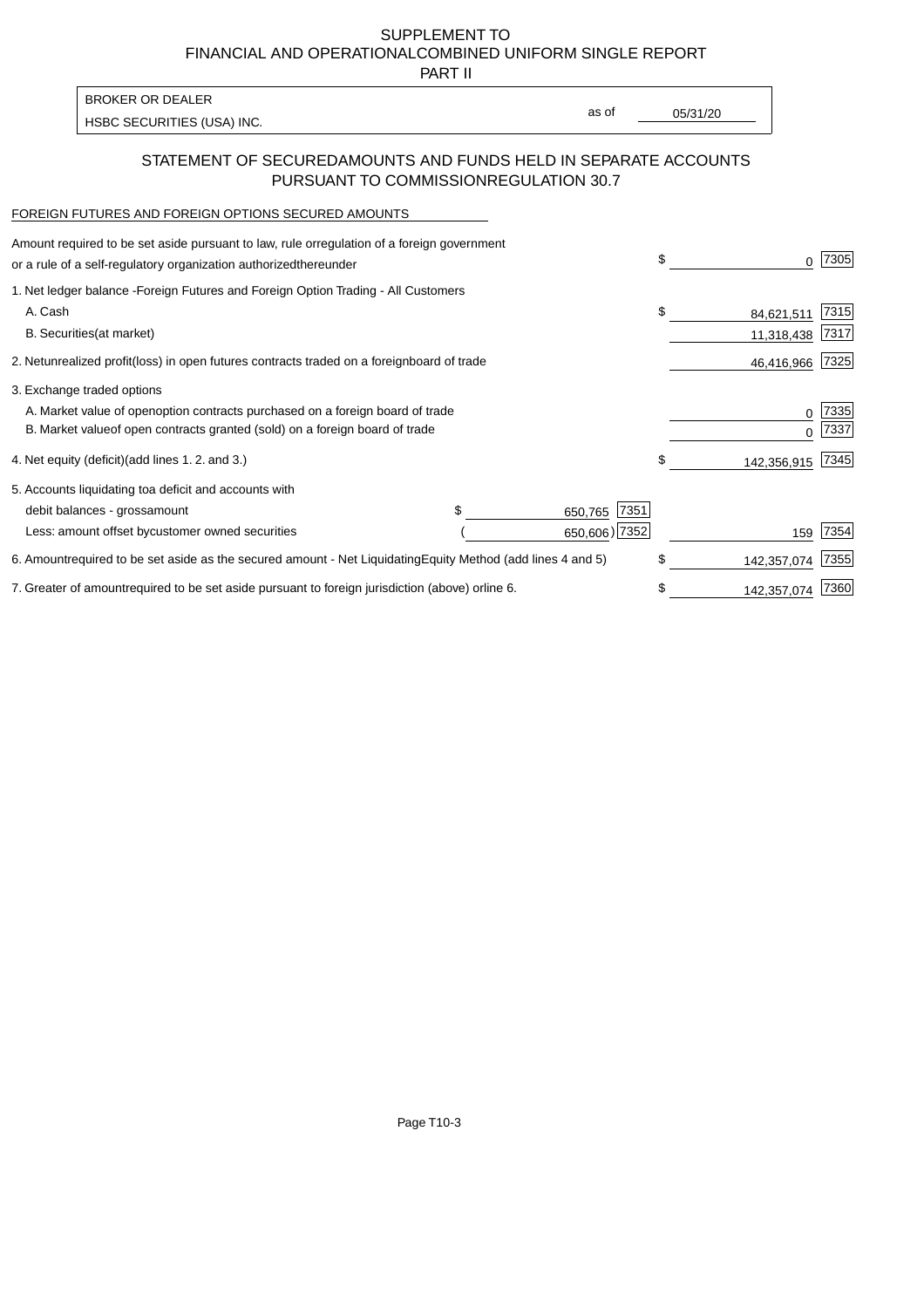PART II

| <b>BROKER OR DEALER</b>                                                                           |                       |                 |                  |
|---------------------------------------------------------------------------------------------------|-----------------------|-----------------|------------------|
| HSBC SECURITIES (USA) INC.                                                                        | as of                 | 05/31/20        |                  |
|                                                                                                   |                       |                 |                  |
| STATEMENT OF SECURED AMOUNTS AND FUNDS HELD IN SEPARATE<br>PURSUANT TO COMMISSION REGULATION 30.7 |                       | <b>ACCOUNTS</b> |                  |
| FUNDS DEPOSITED IN SEPARATE REGULATION 30.7 ACCOUNTS                                              |                       |                 |                  |
| 1. Cash in banks                                                                                  |                       |                 |                  |
| A. Banks located in the United States                                                             | \$<br>23,431,809 7500 |                 |                  |
| B. Other banks qualified under Regulation 30.7                                                    |                       |                 |                  |
| 7510<br>Name(s):<br><b>HARRIS TRUST</b>                                                           | $0$   7520   \$       |                 | 23,431,809 7530  |
| 2. Securities                                                                                     |                       |                 |                  |
| A. In safekeeping with banks located in the United States                                         | \$<br>11,318,438 7540 |                 |                  |
| B. In safekeeping with other banks qualified under Regulation<br>30.7                             |                       |                 |                  |
| 7550<br>Name(s):<br><b>HARRIS TRUST</b>                                                           | $0$ 7560              |                 | 11,318,438 7570  |
| 3. Equities with registered futures commission merchants                                          |                       |                 |                  |
| A. Cash                                                                                           | \$<br>$0$ 7580        |                 |                  |
| <b>B.</b> Securities                                                                              | $0$ 7590              |                 |                  |
| C. Unrealized gain (loss) on open futures contracts                                               | $0$ 7600              |                 |                  |
| D. Value of long option contracts                                                                 | $0$ 7610              |                 |                  |
| E. Value of short option contracts                                                                | $0$ ) 7615            |                 | 0 7620           |
| 4. Amounts held by clearing organizations of foreign boards of<br>trade                           |                       |                 |                  |
| Name(s):<br>7630                                                                                  |                       |                 |                  |
| A. Cash                                                                                           | \$<br>7640            |                 |                  |
| <b>B.</b> Securities                                                                              | 7650                  |                 |                  |
| C. Amount due to (from) clearing organizations - daily<br>variation                               | 7660                  |                 |                  |
| D. Value of long option contracts                                                                 | 7670                  |                 |                  |
| E. Value of short option contracts                                                                | )7675                 |                 | 7680             |
| 5. Amounts held by members of foreign boards of trade<br>Name(s):<br>7690                         |                       |                 |                  |
| A. Cash                                                                                           | \$<br>99,449,736 7700 |                 |                  |
| <b>B.</b> Securities                                                                              | 0 7710                |                 |                  |
| C. Unrealized gain (loss) on open futures contracts                                               | 46,416,966 7720       |                 |                  |
| D. Value of long option contracts                                                                 | 0 7730                |                 |                  |
| E. Value of short option contracts                                                                | $_0$ ) 7735           |                 | 145,866,702 7740 |
| 6. Amounts with other depositories designated by a foreign<br>board of trade<br>7750<br>Name(s):  |                       |                 | 0 7760           |
| 7. Segregated funds on hand (describe:                                                            |                       |                 | 0 7765           |
| 8. Total funds in separate section 30.7 accounts                                                  |                       | \$              | 180,616,949 7770 |
| 9. Excess (deficiency) set Aside Funds for Secured Amount (subtract Line 7 Secured                |                       |                 |                  |
| Statement page T10-3 from Line 8)                                                                 |                       | \$              | 38,259,875 7380  |
|                                                                                                   |                       |                 |                  |
| 10. Management Target Amount for Excess funds in separate section 30.7 accounts                   |                       | \$              | 25,000,000 7780  |
| 11. Excess (deficiency) funds in separate 30.7 accounts over (under) Management Target            |                       | \$              | 13,259,875 7785  |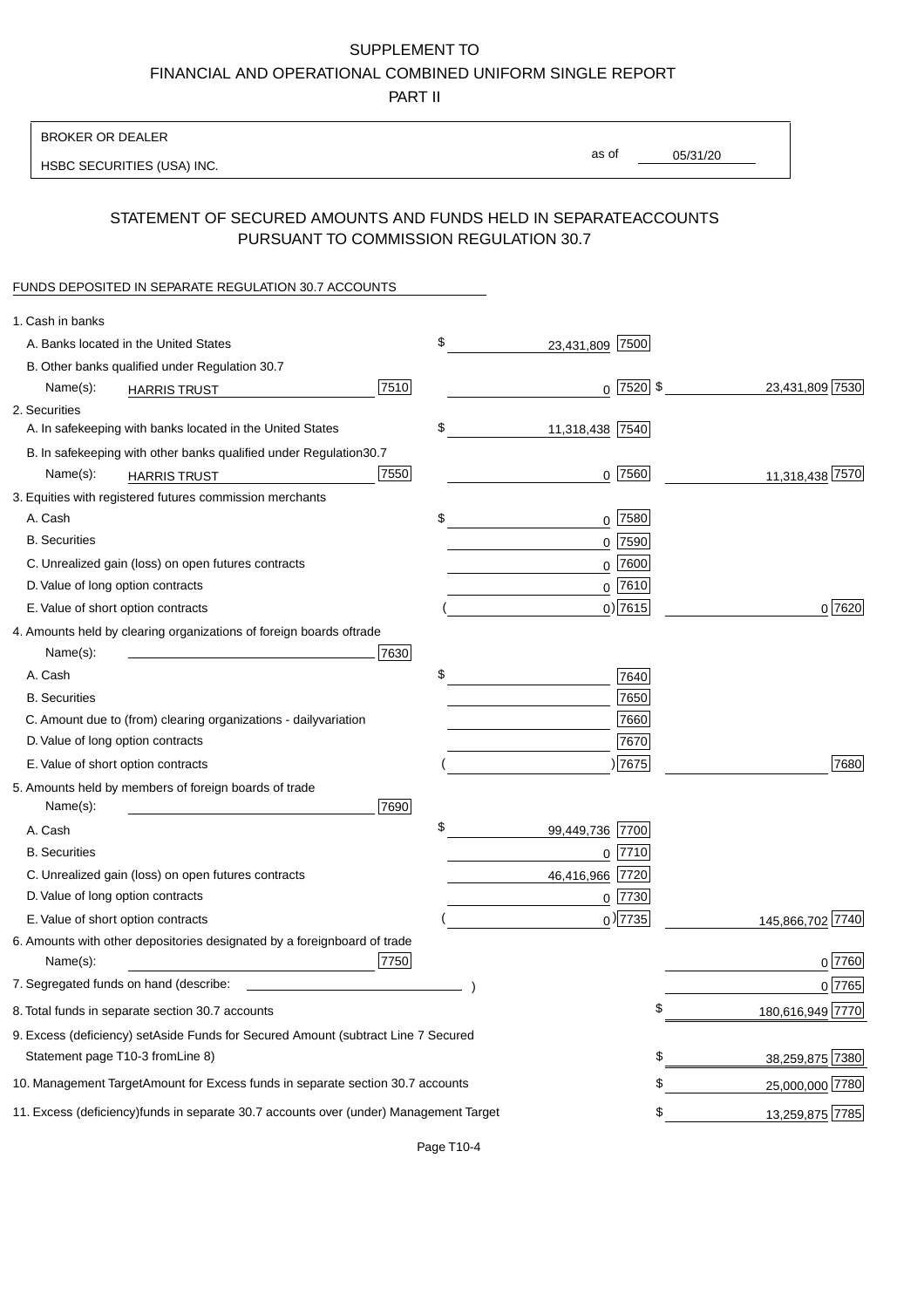PART II

HSBC SECURITIES (USA) INC. The state of the state of the state of the state of the state of the state of the state of the state of the state of the state of the state of the state of the state of the state of the state of BROKER OR DEALER

as of

#### STATEMENT OF CLEARED SWAPS CUSTOMER SEGREGATION REQUIREMENTS AND FUNDS IN CLEARED SWAPS CUSTOMER ACCOUNTS UNDER 4D(F) OF THE CEA

| <b>Cleared Swaps Customer Requirements</b>                                                                  |    |                     |
|-------------------------------------------------------------------------------------------------------------|----|---------------------|
| 1. Net ledger balance                                                                                       |    |                     |
| A. Cash                                                                                                     | \$ | 1,300,018,858 8500  |
| B. Securities (at market)                                                                                   |    | 730,131,241 8510    |
| 2. Net unrealized profit (loss) in open cleared swaps                                                       |    | (864,354,659) 8520  |
| 3. Cleared swaps options                                                                                    |    |                     |
| A. Market value of open cleared swaps option contracts purchased                                            |    | 0   8530            |
| B. Market value of open cleared swaps option contracts granted (sold)                                       |    | $0)$ 8540           |
| 4. Net equity (deficit) (add lines 1, 2, and 3)                                                             | \$ | 1,165,795,440 8550  |
| 5. Accounts liquidating to a deficit and accounts with                                                      |    |                     |
| 28,683,892 8560<br>debit balances - gross<br>\$<br>amount                                                   |    |                     |
| 28,683,892) 8570<br>Less: amount offset by customer owned securities                                        |    | 0 8580              |
| 6. Amount required to be segregated for cleared swaps customers (add lines 4 and 5)                         | S  | 1,165,795,440 8590  |
| Funds in Cleared Swaps Customer Segregated Accounts                                                         |    |                     |
| 7. Deposited in cleared swaps customer segregated accounts at banks                                         |    |                     |
| A. Cash                                                                                                     | \$ | 8600<br>162,120,381 |
| B. Securities representing investments of cleared swaps customers' funds (at market)                        |    | 0 8610              |
| C. Securities held for particular cleared swaps customers in lieu of cash (at market)                       |    | 8620<br>6,656,733   |
| 8. Margins on deposit with derivatives clearing organizations in cleared swaps customer segregated accounts |    |                     |
| A. Cash                                                                                                     |    | 309,643,176 8630    |
| representing investments of cleared swaps customers' funds (at market)<br><b>B.</b> Securities              |    | 174,286,575 8640    |
| C. Securities held for particular cleared swaps customers in lieu of cash (at market)                       |    | 723,474,508 8650    |
| 9. Net settlement from (to) derivatives clearing organizations                                              |    | $(23,347,924)$ 8660 |
| 10. Cleared swaps options                                                                                   |    |                     |
| A. Value of open cleared swaps long option contracts                                                        |    | $0^{8670}$          |
| B. Value of open cleared swaps short option contracts                                                       |    | $0$ ) 8680          |
| 11. Net equities with other FCMs                                                                            |    |                     |
| A. Net liquidating equity                                                                                   |    | $0^{8690}$          |
| B. Securities representing investments of cleared swaps customers' funds (at market)                        |    | $0^{8700}$          |
| C. Securities held for particular cleared swaps customers in lieu of cash (at market)                       |    | 0 8710              |
| 12. Cleared swaps customer funds on hand (describe:                                                         |    | $0 \;  8715 $       |
| 13. Total amount in cleared swaps customer segregation (add lines 7 through 12)                             | S  | 1,352,833,449 8720  |
| 14. Excess (deficiency) funds in cleared swaps customer segregation (subtract line 6 from line 13)          |    | 187,038,009 8730    |
| 15. Management Target Amount for Excess funds in cleared swaps segregated accounts                          | \$ | 177,000,000 8760    |
| 16. Excess<br>(deficiency) funds in cleared swaps customer segregated accounts over                         |    |                     |
| <b>Management Target Excess</b><br>(under)                                                                  | \$ | 10,038,009 8770     |